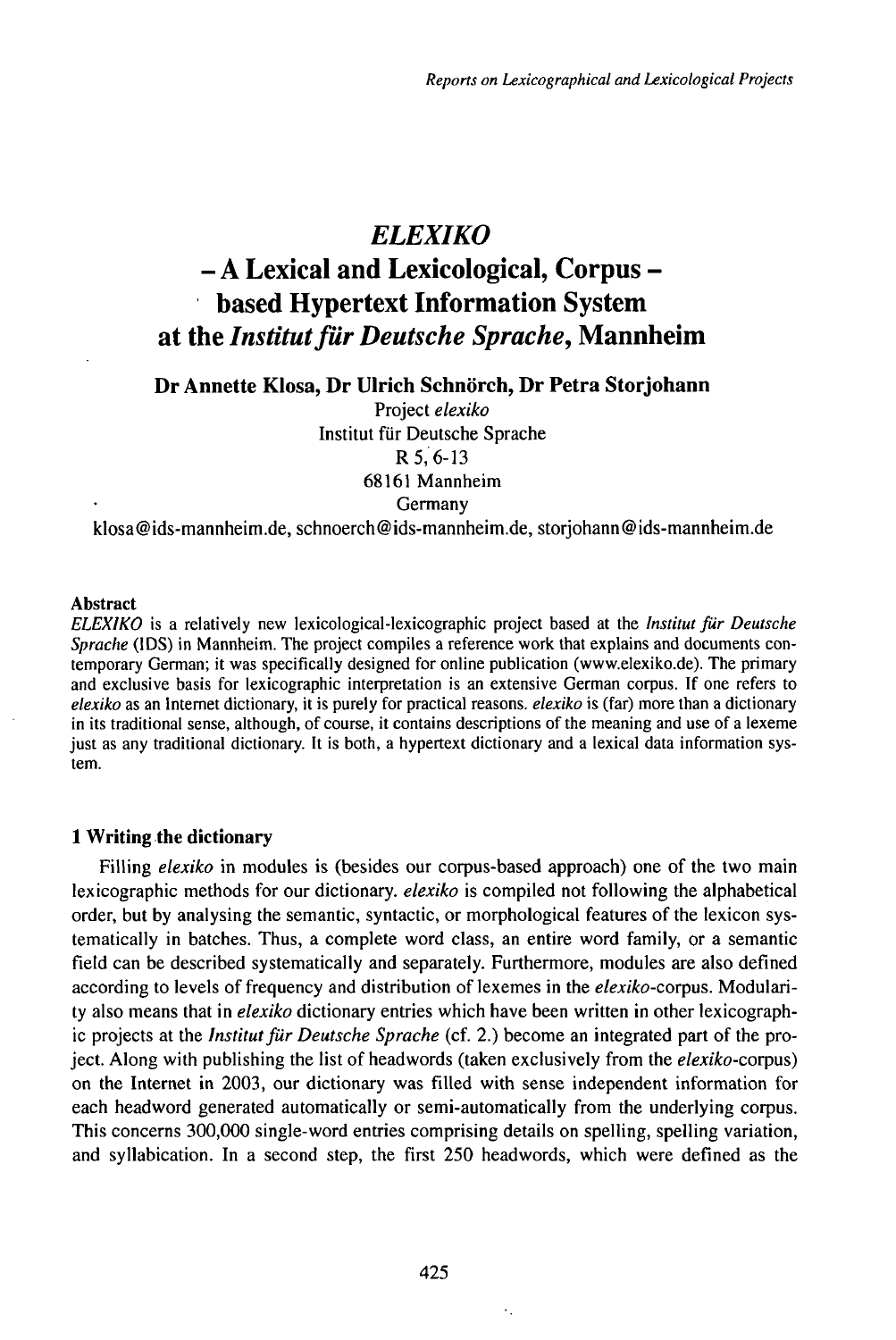demonstration module *(Demonstrationswortschatz)*, have been fully lexicographically described. The *Demonstrationswortschatz* primarily explains lexemes forming a semantic field around the core headword *Mobilität* (i.e., "mobility") and lexemes that are morphologically derived from *mobil* (see Figure 1) (e.g., *hochmobil* [i.e., "highly mobile"], *immobilisieren* [i.e., "to immobilize"], and *Mobilitätszentrum* [i.e., "center for mobility"]).



Figure 1. Sense-independent information for mobil

Moving on, the project began working on a module called Lexikon zum öffentlichen Sprachgebrauch (i.e., "dictionary on public discourse"). It contains aproximately 2,800 entries selected mainly by their (high) frequency in the *elexiko*-corpus, such as *Regierung*, *Ar*beitsmarkt, Reform.

Currently (March 2006), the dictionary contains approximately 500 fully lexicographically described entries. These entail sense-independent information on morphology and word formation (Lesartenübergreifende Angaben) as well as number of senses and their relationship (see mobil in Figure 1). They also offer a large scope of sense-related information (Lesartenbezogene Angaben), in detail: meaning definition, collocations, syntagmatic patterns, sense-related terms, pragmatics, and grammar (see mobil in Figure 2). With this wide spectrum of lexical information, *elexiko* exceeds other existing German dictionaries.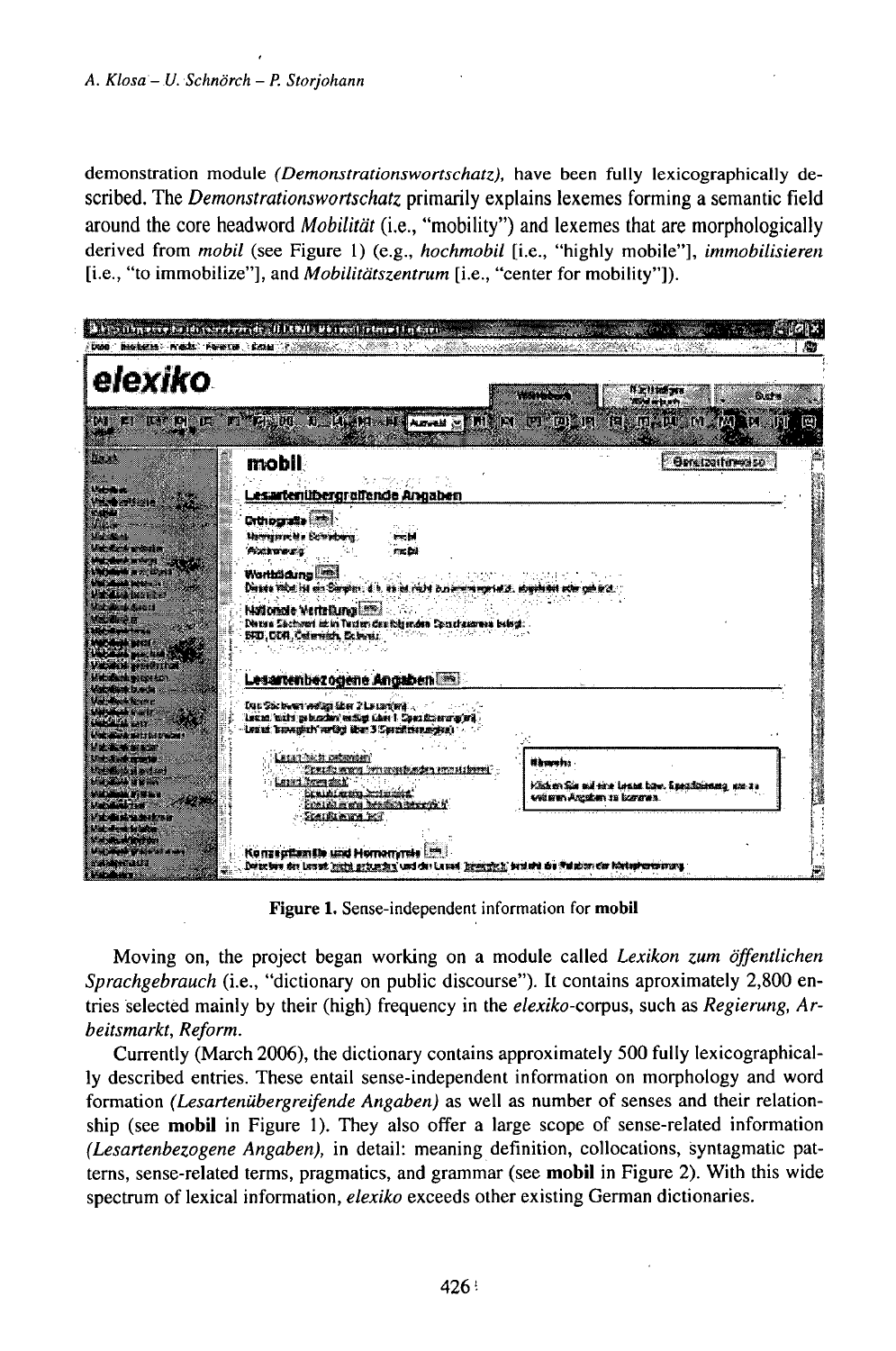

Figure 2. Sense dependent information for **mobil**

# **2 Future prospects**

*elexiko* is growing continuously. In 2006, new modules will be incorporated: These are descriptions of over one hundred multi-word items *(Usuelle Wortverbindungen,* cf. http:// www.ids-mannheim.de/lexik/UsuelleWortverbindungen/) connected with single-word entries of the *Demonstrationswortschatz,* approximately 700 German neologisms *(Neologismen,* cf. http://www.ids-mannheim.de/lexik/Neologie/) of the 1990s, and lexemes around the notional area designated by *guilt* (Schulddiskurs, cf. http://www.ids-mannheim.de/lexik/Zeitreflexion/) in Germany's postwar era 1945-1955. These modules either explain a specific part of the German lexicon which is not part of *elexiko* or focus on specific questions which are not covered by *elexiko.* At the same time, for a large number of low-frequent lexemes, information (e.g. on word formation) and corpus samples are generated automatically or semi-automatically by using various computer tools.

# **3 Technical background**

For the process of writing and presenting *elexiko* on the Internet, we use numerous technologies and software tools. For example, the corpus query and processing tool COSMAS II (cf. http://www/ids-mannheim.de/cosmas2/) and its incoporated collocation programme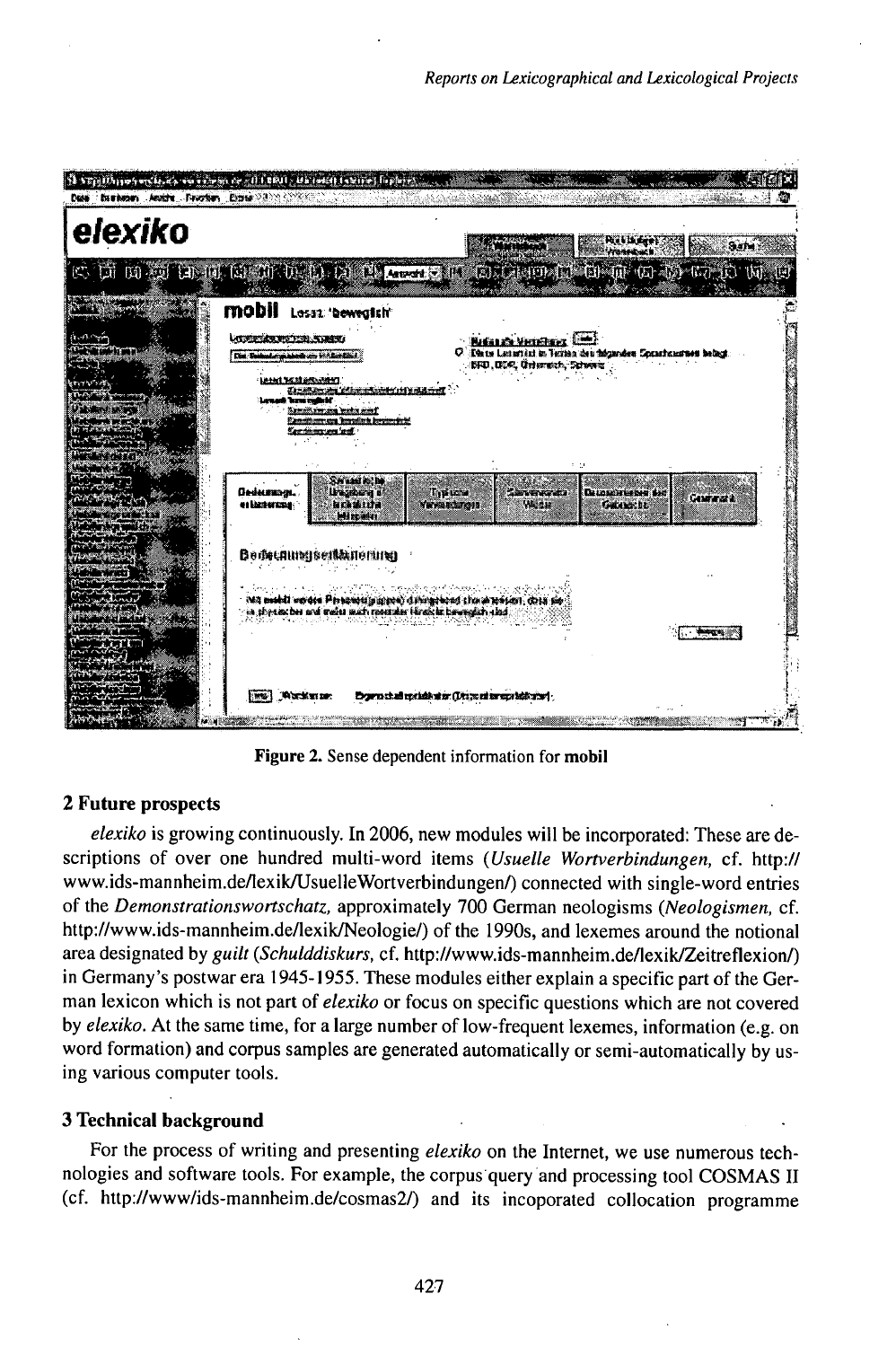"Statistische Kollokationsanalyse und Clustering" are of particular benefit for numerous corpus-guided investigations within our practical working procedure. We also use ORACLE 9.i as a content-oriented database, and XSLT style sheets to generate an online presentation of entries. All lexical entries are structured XML-instances following a highly granular lexicographic data model (Document Type Definition) with over 400 tagging elements. This DTD has been developed specifically for the intended microstructure of our dictionary.

Our technical background enables us to offer the list of headwords and fully lexicographically described headwords on www.elexiko.de along with specific search features to users. Dictionary consultants not only find single headwords but can also look up groups of lexemes with the same semantic, syntactic, or morphological characteristics (see Figure 3, where the search-site of *elexiko* is shown with an inquiry concerning composed adjectives; the searchsite will be extended continually).

| <b>Billicell</b> Usinal lettical lighting<br>Dies Biobacis Walls Fuertas Cons. P | en de la provincia de                                                                                                          |                                                             |                              |
|----------------------------------------------------------------------------------|--------------------------------------------------------------------------------------------------------------------------------|-------------------------------------------------------------|------------------------------|
|                                                                                  | Om O B20 pm film O C B B B23<br>dürmer (E) tire lörening fin stampertum obibisis to dabeita "eigha spiebe                      |                                                             | $-15$ shows as               |
| elexiko                                                                          |                                                                                                                                | en en s                                                     | Suite<br><b>Participants</b> |
| elexiko-Suche                                                                    |                                                                                                                                |                                                             |                              |
| (Enhancement IN State)                                                           |                                                                                                                                |                                                             |                              |
|                                                                                  | Demonstration swartschaft sintetien                                                                                            |                                                             |                              |
| <b>Tricks In</b>                                                                 | Olonianum Sachwartirie<br>Обиновски внижнития<br>O seine bem beissten auch ein                                                 |                                                             |                              |
| Sains Sainsert                                                                   |                                                                                                                                | a guidean Colo<br>主義<br><b>Next 4 have be acan beach in</b> |                              |
| and .<br>Werta ten<br>فتتا                                                       | amaccoola<br><b>Astroica</b> r i                                                                                               |                                                             |                              |
| <b>Gramman</b><br>taintas<br><b>Seconomete Anto</b><br>towith                    | <b>West Home</b><br>rassall∙<br>POINTING<br>traders and<br><b>DISPERSION ASSESSED</b><br>esd<br><b>BYDACTOR CANNAMIN</b><br>É. | und Grüngaller<br><b>Calintág</b>                           | لمنفذ                        |
| sections<br>persychooplesen                                                      | Enworther<br>Europen<br>Outside Power (or legislation and thinks)                                                              |                                                             |                              |

Figure 3. Search site of elexiko